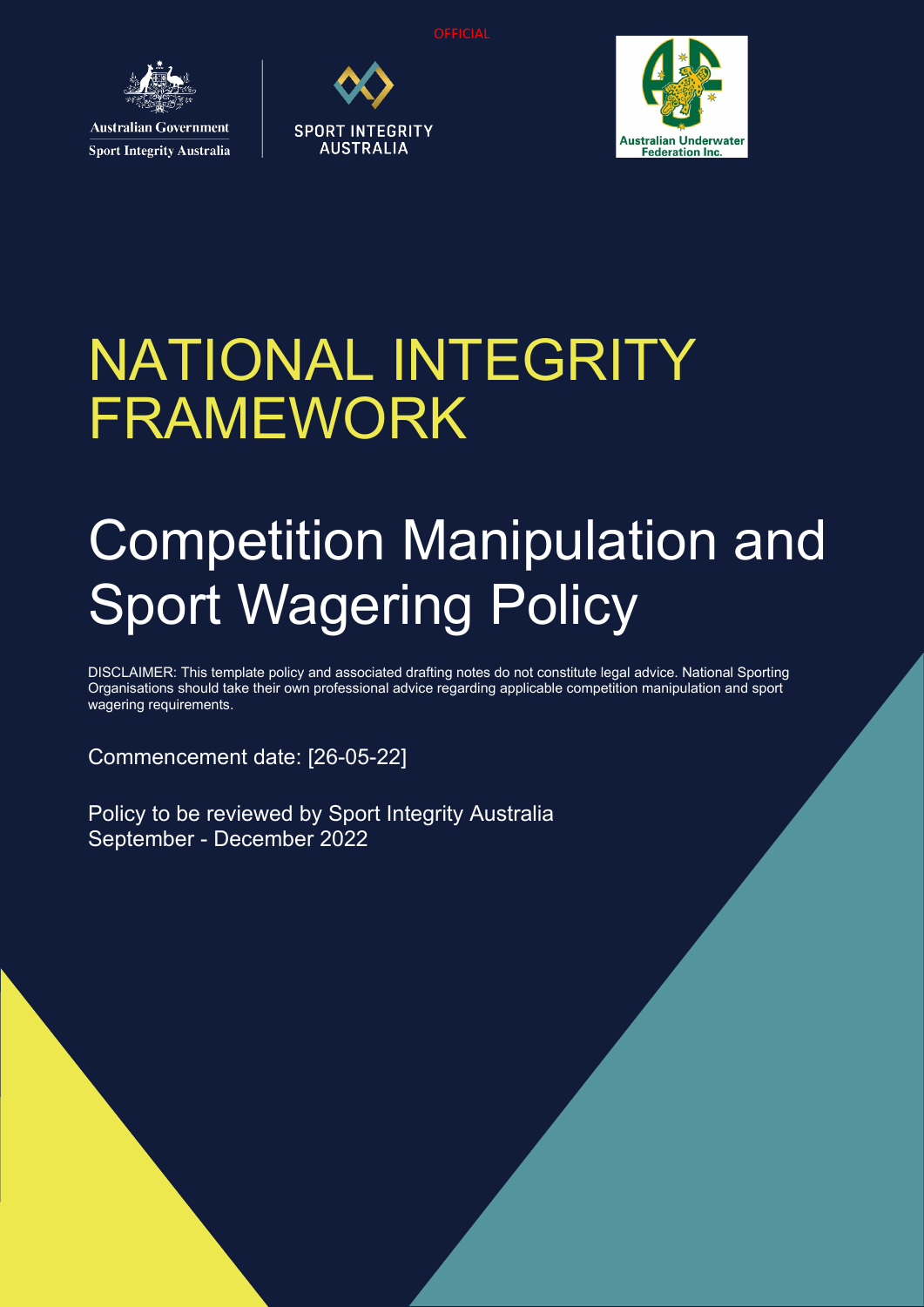## OFFICIAL

## **TABLE OF CONTENTS**

| 1.  | <b>Definitions</b>                                  | 1              |
|-----|-----------------------------------------------------|----------------|
| 2.  | <b>Jurisdiction</b>                                 | 1              |
| 3.  | <b>Prohibited Conduct</b>                           | 1              |
| 3.1 | <b>Prohibited Conduct</b>                           | 1              |
| 4.  | <b>Obligations</b>                                  | $\mathbf{2}$   |
| 4.1 | Reporting                                           | $\overline{2}$ |
| 4.2 | Information sharing                                 | 3              |
| 4.3 | Monitoring by Wagering Service Providers            | 3              |
| 4.4 | Sponsorship within Sport                            | $\overline{4}$ |
| 5.  | <b>Complaints, Disputes &amp; Discipline Policy</b> | 4              |
| 6.  | <b>National Integrity Framework</b>                 | 4              |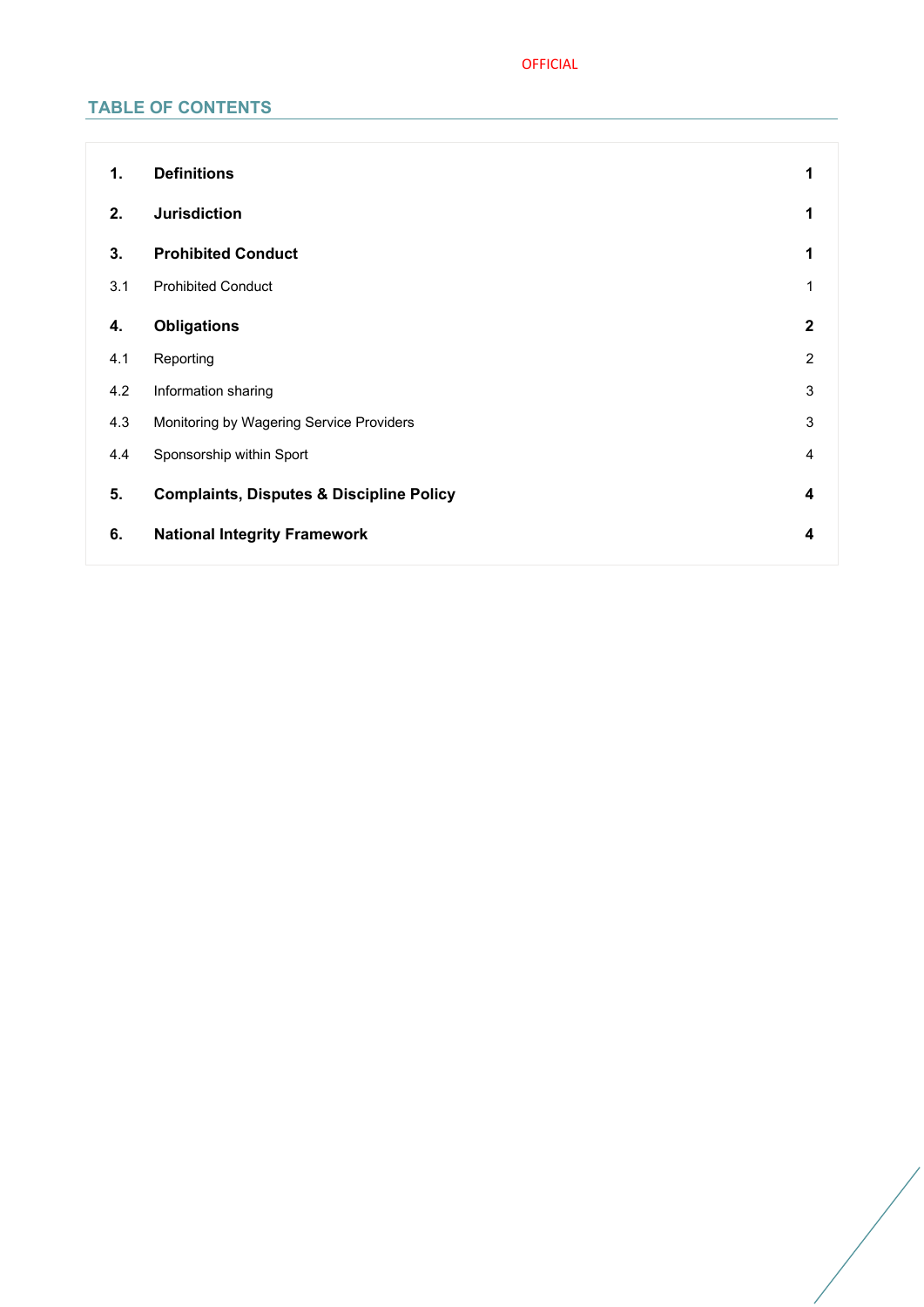## **SUMMARY**

The manipulation of sporting competitions and related activities undermines the integrity of sport.

Manipulating sporting competitions can be a crime and punishable by law.

This Policy prescribes prohibited conduct which constitutes a breach, as well as offences which must be reported to the Australian Underwater Federation.

Through this Policy, the Australian Underwater Federation aims to ensure that its core values, good reputation and positive behaviours and attitudes are maintained.

## <span id="page-2-0"></span>**1. Definitions**

Defined terms not otherwise defined in this Policy have the meaning given to them in the National Integrity Framework. In this Policy the following words have the corresponding meaning:

**Benefit** means any advantage and is not limited to property.

**Inside Information** means any information connected to the conduct, management or organisation of a sporting event that is not generally available and if it were generally available, the information, would, or would be likely to, influence a person's decision to bet on the sporting event or in making any other betting decision.

**Policy** means this Competition Manipulation and Sport Wagering Policy.

**Prohibited Conduct** means conduct proscribed by clause [3](#page-2-2) of this Policy.

**Wagering Service Provider** means any company or other undertaking that promotes, brokers, arranges or conducts any form of wagering activity in relation to Sport in Australia.

#### <span id="page-2-1"></span>**2. Jurisdiction**

This Policy applies to:

- (a) Relevant Persons; and
- (b) Relevant Organisations.

## <span id="page-2-2"></span>**3. Prohibited Conduct**

#### <span id="page-2-3"></span>**3.1 Prohibited Conduct**

 $\overline{\phantom{a}}$ 

A Relevant Person commits a breach of this Policy when they, either alone or in conjunction with another or others, engage in any of the following conduct:

- (a) participate (whether by act or omission) in improperly altering the result or the course of an Activity in order to remove all or part of the unpredictable nature of the Activity to obtain a Benefit for themselves or others by:
	- (i) the direct, pre-meditated or planned interference with the natural course of an Activity or element of an Activity<sup>[1](#page-2-4)</sup>:

<span id="page-2-4"></span><sup>1</sup> Examples may include, but not limited to, intentionally conceding points, pre-arranging the outcome of a competition, deliberate underperformance (also known as 'tanking') in any manner (through selections or not playing to a person's merits), influencing athlete selections and strategy, or intentional unfair or incorrect officiating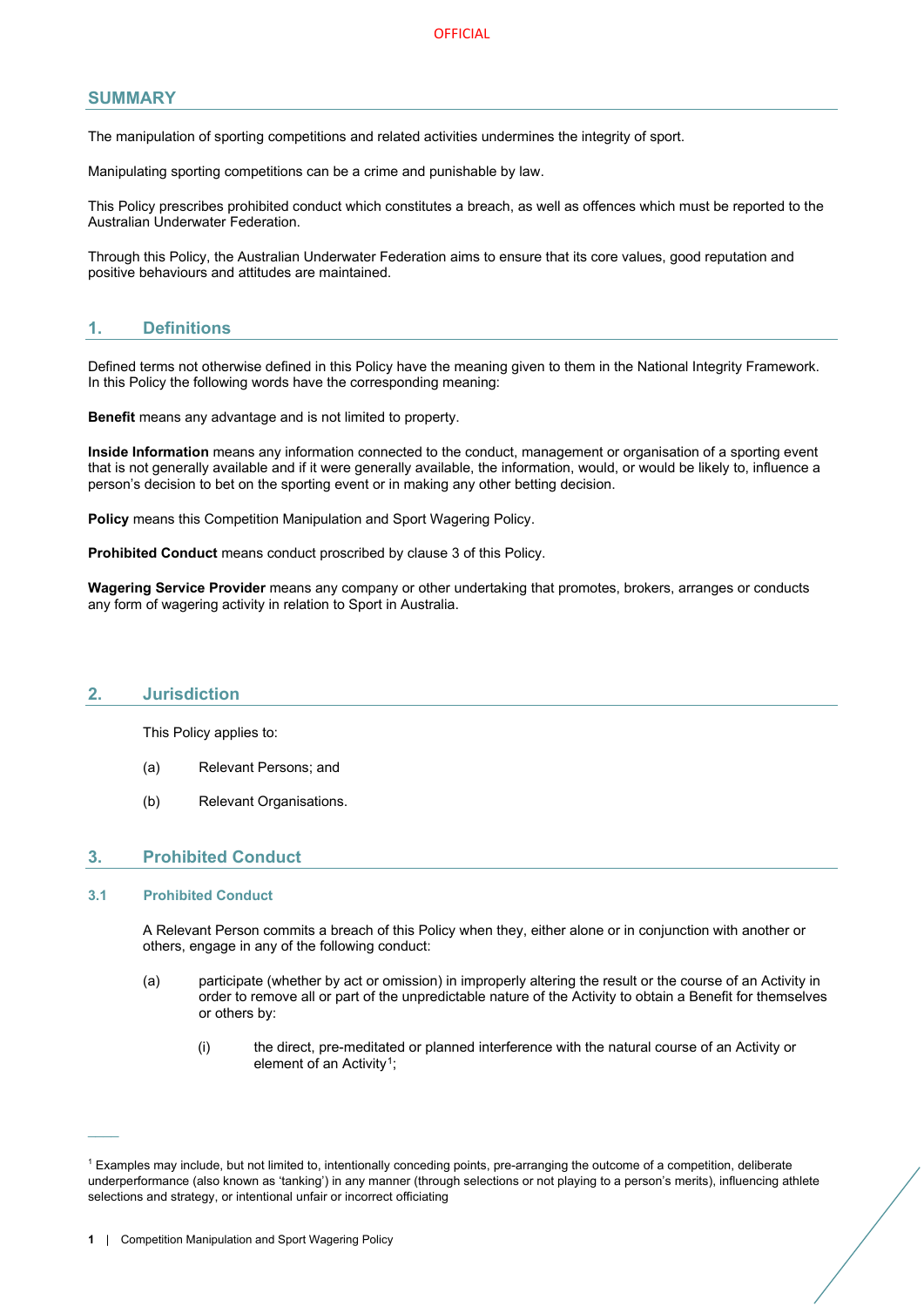- (ii) providing modified or false information related to an athlete's identity or personal information;
- (iii) intentionally modifying playing surfaces, equipment or athlete's physiology to improperly influence the natural course of the event<sup>2</sup>; or
- (iv) providing or receiving any Benefit that might reasonably be expected to bring the Relevant Person, the Australian Underwater Federation, or Sport into disrepute;
- (b) bet, or enter into any other form of financial speculation on any Activity, or on any incident or occurrence in an Activity, connected with the Australian Underwater Federation, whether or not they are participating in the Activity. For the avoidance of doubt:
	- (i) any bets placed by a betting syndicate or group, such as a 'punter's club', of which the Relevant Person is a member;
	- (ii) an interest in any bet, including having someone else place a bet on their behalf; or
	- (iii) allowing another person to place a bet using a Relevant Person's account,

shall be treated as if the bet was placed by the Relevant Person as an individual;

- (c) facilitate or assist with the making of a bet on any Activity or part of any Activity including communicating in any way, such as by using a mobile phone, computer or other electronic or other device, information that might give another person an unfair advantage if they were to engage in betting related to that information, other than as required as part of their official duties;
- (d) disclose Inside Information, other than as required as part of their official duties;
- (e) accept a Benefit to incite, cause or contribute to any breach of this Policy;
- (f) facilitate, assist, aid, abet, encourage, induce, cover-up or be complicit in any Prohibited Conduct;
- (g) attempt to engage in any conduct which would be Prohibited Conduct if successful; or
- (h) fail to promptly report to the Australian Underwater Federation's National Integrity Manager any of the matters listed in clause [4.1](#page-3-1)[\(a\)](#page-3-2) an[d \(b\).](#page-4-2)

### <span id="page-3-0"></span>**4. Obligations**

#### <span id="page-3-2"></span><span id="page-3-1"></span>**4.1 Reporting**

- (a) A Relevant Person must, where permitted by law, promptly notify the Australian Underwater Federation's National Integrity Manager if he or she:
	- (i) is interviewed as a suspect, charged, or arrested by a law enforcement body in respect of conduct that falls with the definition of Prohibited Conduct;
	- (ii) has been approached by another person to engage in Prohibited Conduct;
	- (iii) knows or reasonably suspects that another person has engaged in Prohibited Conduct, or has been approached to engage in Prohibited Conduct; or
	- (iv) has received or is aware or reasonably suspects that another person has received, actual or implied threats of any nature in relation to any past or proposed Prohibited Conduct.

<span id="page-3-3"></span><sup>&</sup>lt;sup>2</sup> For the avoidance of doubt, this does not include any matters dealt with under other relevant policies relating to anti-doping, eligibility, gender identity or selection criteria.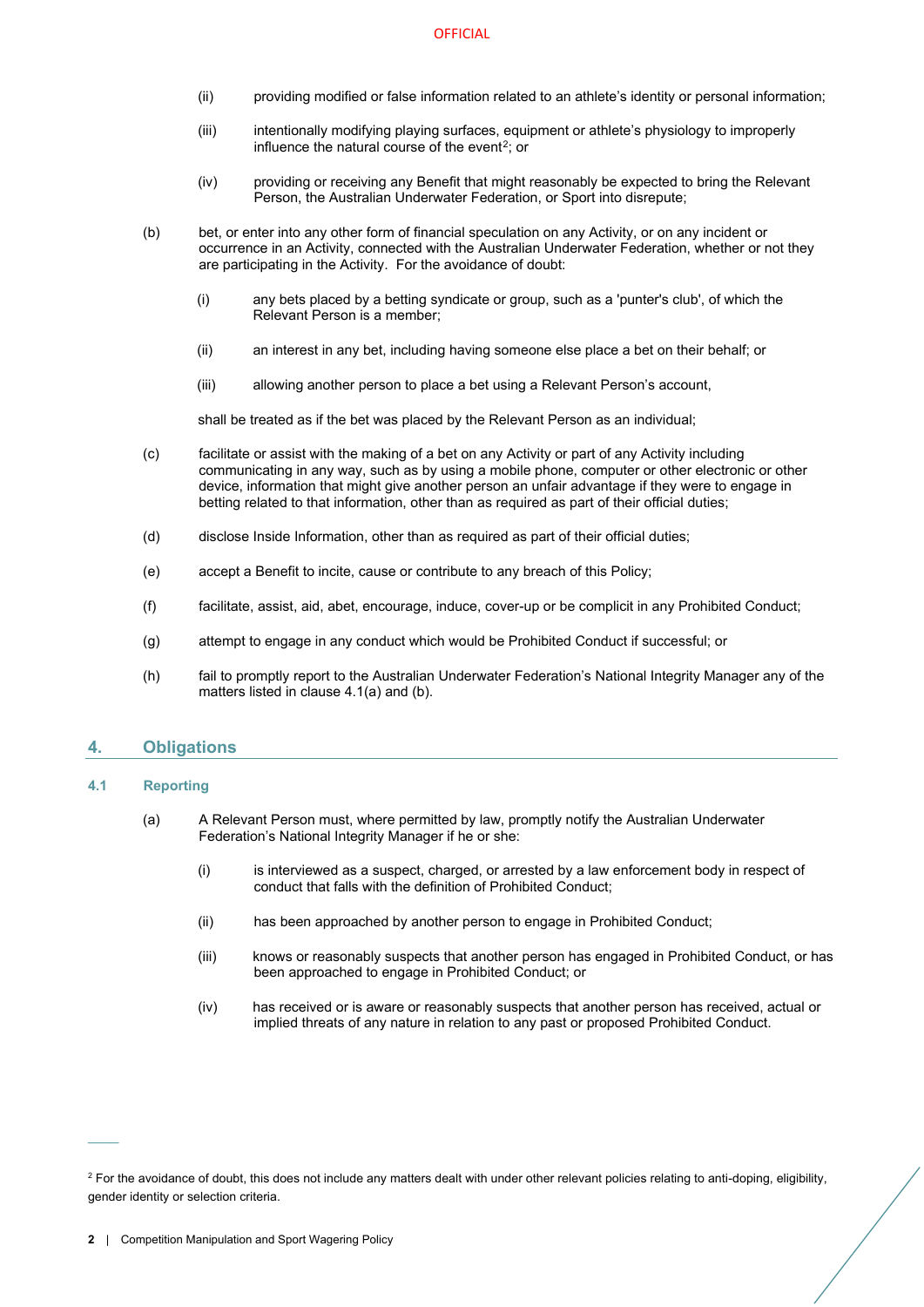- <span id="page-4-2"></span>(b) A Relevant Person has a continuing obligation to report any new knowledge or suspicion regarding any Prohibited Conduct under this Policy, even if the Relevant Person's prior knowledge or suspicion has already been reported.
- (c) Notification by a Relevant Person under this clause [4.1](#page-3-1) may be made verbally or in writing by the Relevant Person and may be made anonymously if there is a genuine concern of reprisal. A Relevant Person who makes a report anonymously is responsible for keeping a record that will allow them to confirm that they have met their obligations under clause [4.1](#page-3-1)[\(a\).](#page-3-2)
- (d) The NSO and Relevant Persons should be aware of relevant Commonwealth, State and Territory legal requirements to report criminal activity in relation to the manipulation of sporting competitions (matchfixing) and Inside Information.

#### <span id="page-4-0"></span>**4.2 Information sharing**

- (a) The Australian Underwater Federation and Sport Integrity Australia may share information (including Personal Information as defined in the *Privacy Act 1988* (Cth)) at any time relating to Relevant Persons or Relevant Organisations with Wagering Service Providers, law enforcement agencies, government agencies or other sporting organisations to prevent, identify and investigate alleged Prohibited Conduct.
- (b) The Australian Underwater Federation must share the following information with Sport Integrity Australia:
	- (i) Any notification received from a Relevant Person under claus[e 4.1;](#page-3-1) and
	- (ii) Any information received from Wagering Service Providers under claus[e 4.3.](#page-4-1)
- (c) In sharing information, the Australian Underwater Federation will remain bound by legal obligations contained in the *Privacy Act 1988* (Cth) and the Australian Underwater Federation's Privacy Policy.

#### <span id="page-4-1"></span>**4.3 Monitoring by Wagering Service Providers**

- (a) Relevant Persons must disclose information to the Australian Underwater Federation and Sport Integrity Australia regarding all of their commercial agreements, interests, and connections with Wagering Service Providers. For the avoidance of doubt, this does not include the disclosure of accounts that Relevant Persons may hold with Wagering Service Providers.
- (b) The Australian Underwater Federation will work with Wagering Service Providers to ensure the ongoing integrity of Activities under the auspices of the Australian Underwater Federation and Sport Organisations.
- (c) The Australian Underwater Federation or Sport Integrity Australia may request Wagering Service Providers to monitor and conduct regular audits of their databases and records to monitor the incidents of suspicious betting transactions (including single or multiple betting transactions or market fluctuations) that may indicate or tend to indicate that Relevant Persons have engaged in Prohibited Conduct under this Policy.
- (d) To enable the Wagering Service Provider to conduct such audits, the Australian Underwater Federation may, from time to time and subject to any terms and conditions imposed by the Australian Underwater Federation (including in relation to confidentiality and privacy), provide to Wagering Service Providers details of Relevant Persons who are precluded by this Policy from engaging in Prohibited Conduct.
- (e) Wagering Service Providers may provide the Australian Underwater Federation with regular written reports on incidents of suspicious betting transactions (including single or multiple betting transactions or market fluctuations) that may indicate or tend to indicate that Relevant Persons have engaged in Prohibited Conduct.
- (f) All requests for information or provision of information by Sport Integrity Australia, the Australian Underwater Federation or a Wagering Service Provider shall be kept strictly confidential and shall not be divulged to any third party or otherwise made use of, except where required by law or by this Policy, is permitted by the Australian Underwater Federation or Wagering Service Provider, or where information is already in the public domain other than because of a breach of this Policy.